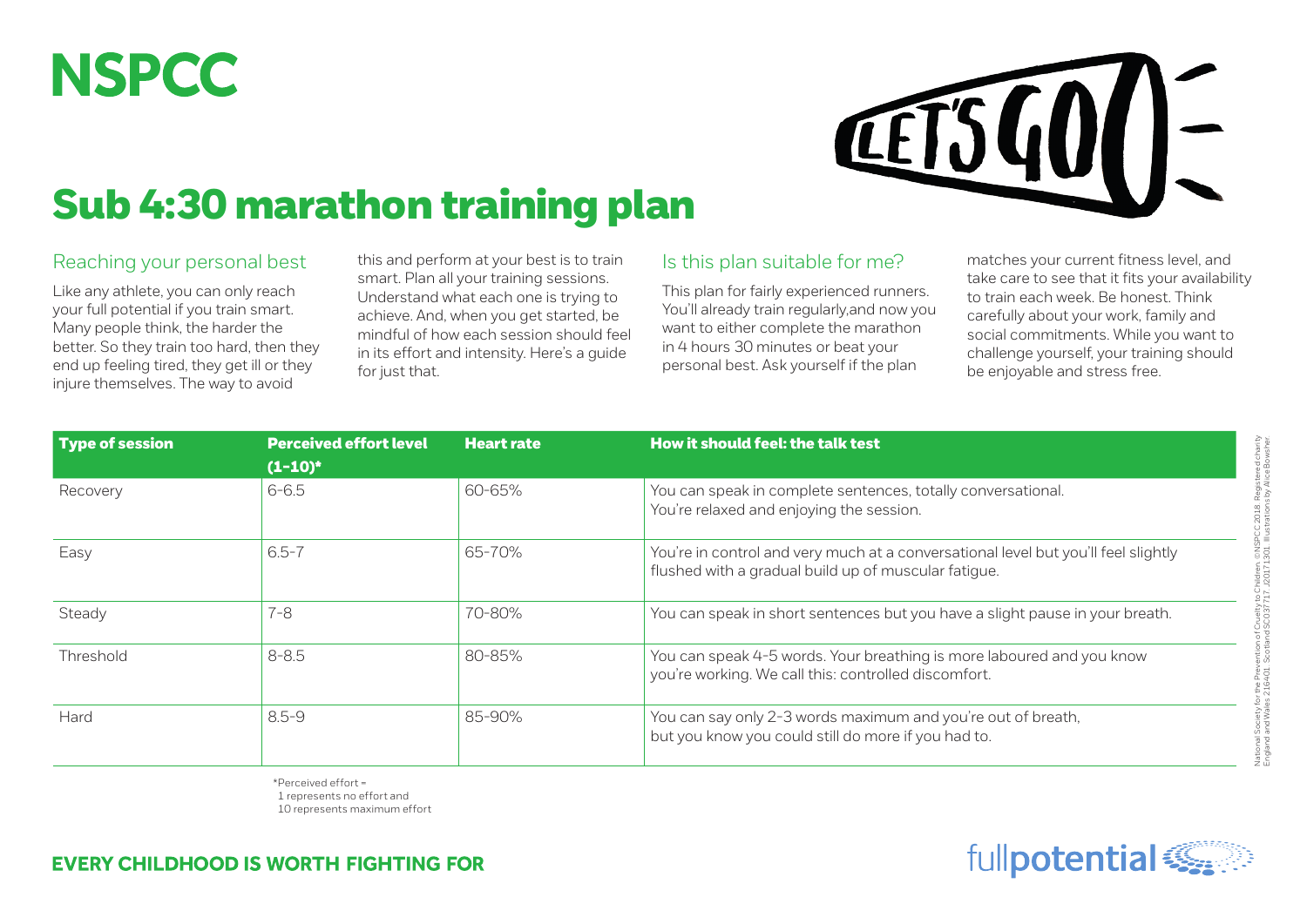| <b>WC</b>        | <b>Monday</b>                                                | <b>Tuesday</b>                                                                                                                                         | <b>Wednesday</b>                                                                                                                                      | <b>Thursday</b>                                                                                                                                   | <b>Friday</b>                                                                                                                                                                        | <b>Saturday</b>                                                                                                                                                                      | <b>Sunday</b>                                                                            |
|------------------|--------------------------------------------------------------|--------------------------------------------------------------------------------------------------------------------------------------------------------|-------------------------------------------------------------------------------------------------------------------------------------------------------|---------------------------------------------------------------------------------------------------------------------------------------------------|--------------------------------------------------------------------------------------------------------------------------------------------------------------------------------------|--------------------------------------------------------------------------------------------------------------------------------------------------------------------------------------|------------------------------------------------------------------------------------------|
| <b>Week</b>      | <b>Cross-training</b><br>30 mins cross-training<br>+ stretch | Workout run<br>10 mins warm up, 4 x 5 mins at<br>threshold effort with 90 secs<br>recovery jog between efforts,<br>10 mins cool down + stretch         | <b>Conditioning</b><br>30 mins conditioning work                                                                                                      | <b>Cross-training</b><br>45 mins easy<br>cross-training                                                                                           | <b>Rest</b>                                                                                                                                                                          | <b>Workout run</b><br>45 mins steady<br>undulating run                                                                                                                               | Long run<br>90 mins run, alternating<br>easy and steady effort<br>+ stretch              |
| <b>Week</b>      | <b>Rest</b>                                                  | <b>Workout run</b><br>10 mins warm up, 4 x 6 mins<br>at threshold effort with 90 secs<br>recovery jog between efforts,<br>10 mins cool down + stretch  | <b>Cross-training</b><br>45 mins easy cross-training                                                                                                  | <b>Conditioning</b><br>30 mins conditioning work                                                                                                  | <b>Rest</b>                                                                                                                                                                          | <b>Workout run</b><br>10 mins warm up, $3x$<br>6 mins at threshold effort<br>over undulating terrain<br>with 90 secs recovery jog<br>between efforts, 10 mins<br>cool down + stretch | Long run<br>105 mins run, alternating<br>easy and steady effort<br>+ stretch             |
| <b>Week</b>      | <b>Rest</b>                                                  | <u>Worko</u> ut run<br>10 mins warm up, 5 x 5 mins<br>at threshold effort with 90 secs<br>recovery jog between efforts,<br>10 mins cool down + stretch | <b>Cross-training</b><br>45 mins easy cross-training                                                                                                  | <b>Workout run</b><br>10 mins warm up,<br>10 mins at threshold.<br>10 mins cool down<br><b>Conditioning</b><br>30 mins conditioning work          | <b>Rest</b>                                                                                                                                                                          | <b>Workout run</b><br>10 mins warm up, $3x$<br>6 mins at threshold effort<br>over undulating terrain<br>with 90 secs recovery jog<br>between efforts, 10 mins<br>cool down + stretch | Long run<br>120 mins run, alternating<br>easy and steady effort<br>+ stretch             |
| <b>Week</b><br>4 | <b>Rest</b>                                                  | <b>Workout run</b><br>10 mins warm up, 5 x 5 mins at<br>threshold effort with 75 secs<br>jog recovery between efforts,<br>10 mins cool down + stretch  | <b>Cross-training</b><br>45 mins easy cross-training                                                                                                  | <b>Rest</b>                                                                                                                                       | <b>Workout run</b><br>10 mins warm up, $3x$<br>6 mins at threshold effort<br>over undulating terrain with<br>90 secs recovery jog between<br>efforts. 10 mins cool down<br>+ stretch | <b>Cross-training</b><br>30 mins easy<br>cross-training<br><b>Conditioning</b><br>30 mins conditioning work                                                                          | Long run<br>135 mins run, alternating<br>easy and steady effort<br>+ stretch             |
| <b>Week</b><br>5 | <b>Rest</b>                                                  | <b>Workout run</b><br>10 mins warm up, 6 x 5 mins at<br>threshold effort with 90 secs<br>recovery jog between efforts,<br>10 mins cool down + stretch  | <b>Cross-training</b><br>45 mins easy cross-training                                                                                                  | <b>Recovery</b><br>45 mins easy run                                                                                                               | <b>Rest</b>                                                                                                                                                                          | <b>Workout run</b><br>10 mins warm up, $3x$<br>6 mins at threshold effort<br>over undulating terrain<br>with 90 secs recovery jog<br>between efforts. 10 mins<br>cool down + stretch | Long run<br>135 mins run, easy<br>effort + stretch                                       |
| <b>Week</b><br>6 | <b>Rest</b>                                                  | <b>Recovery</b><br>40 mins easy run + stretch                                                                                                          | <b>Workout run</b><br>10 mins warm up, 4 x 5 mins<br>at threshold effort with 90 secs<br>recovery jog between efforts,<br>10 mins cool down + stretch | <b>Rest</b>                                                                                                                                       | <b>Workout run</b><br>30 mins easy run, include<br>6 x 1 mins at hard effort<br>with 60 secs recovery jog<br>between efforts                                                         | <b>Rest</b>                                                                                                                                                                          | <b>Half marathon race</b>                                                                |
| <b>Week</b>      | <b>Rest</b>                                                  | <b>Cross-training</b><br>60 mins easy cross-training<br>+ stretch                                                                                      | <b>Conditioning</b><br>30 mins conditioning work                                                                                                      | Workout run<br>10 mins warm up, 4 x<br>7 mins at threshold effort<br>with 90 secs recovery jog<br>between efforts, 10 mins<br>cool down + stretch | <b>Rest</b>                                                                                                                                                                          | <b>Cross-training</b><br>30 mins easy<br>cross-training<br><b>Conditioning</b><br>30 mins conditioning work                                                                          | Long run<br>165 mins easy effort<br>long run, last 30 mins at<br>steady effort + stretch |